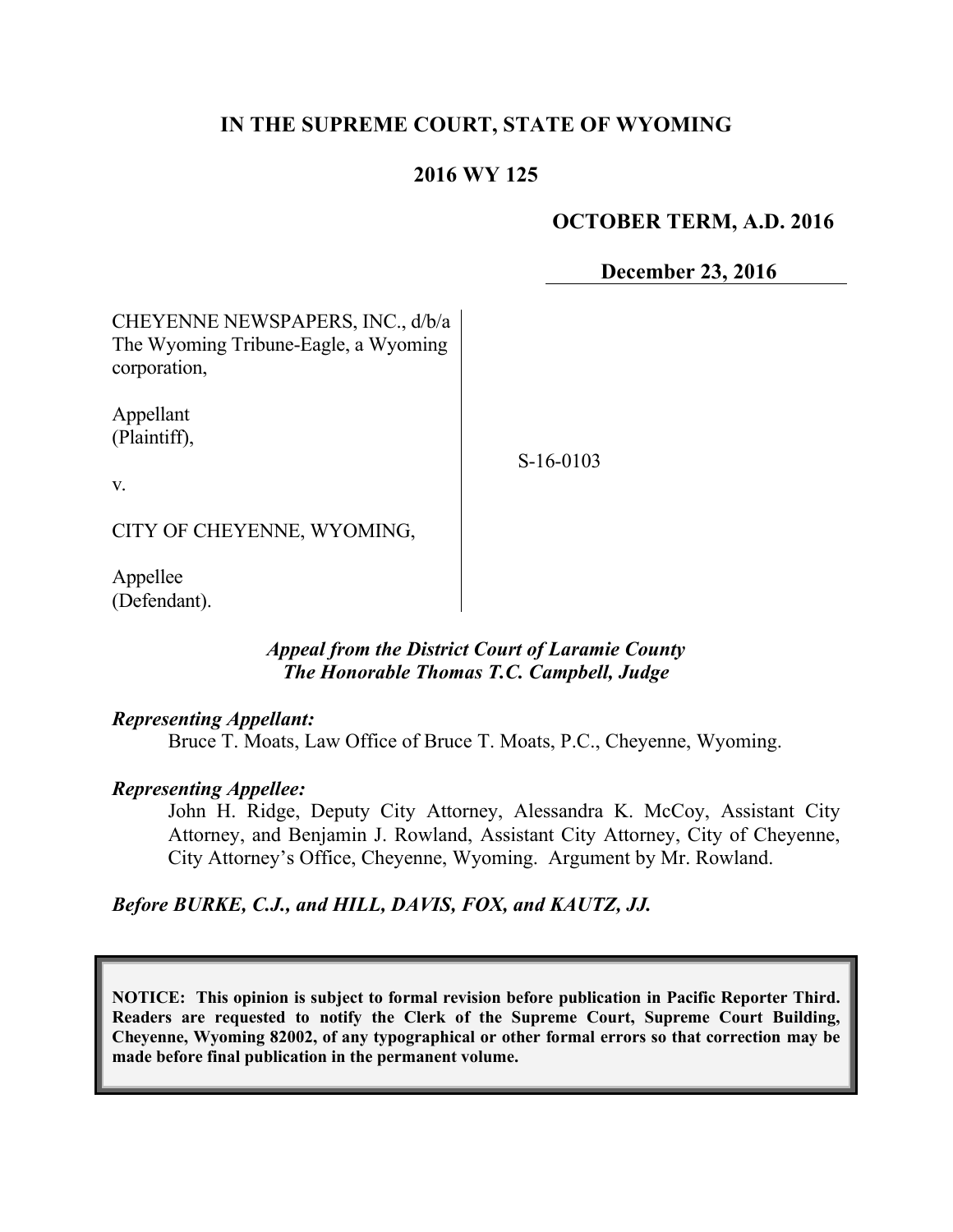#### **FOX, Justice.**

[¶1] The Cheyenne City Council created the Employee Investment Study Implementation Team (EIS Team) to consider alternative means of implementing the recommendations of a staffing and compensation study conducted by the City's contractor. The City refused the newspaper's request that the EIS Team meetings be open to the public, and the newspaper sued the City, requesting an order declaring that the EIS Team must comply with the Wyoming Public Meetings Act. The district court entered summary judgment in favor of the City, holding that the EIS Team was not subject to the Act. We affirm.

#### *ISSUE*

[¶2] Cheyenne Newspapers, Inc. (Tribune-Eagle) submits three issues on appeal, which we narrow to the following question: Is the EIS Team an "agency" subject to the Wyoming Public Meetings Act?

#### *FACTS*

[¶3] In 2012, the City of Cheyenne (City) hired Mercer Group, Inc. to conduct an employee investment study to determine appropriate staffing levels and pay ranges for various departments and classifications of City employees. In anticipation of receiving the Compensation and Classification Study (Mercer Study), the City Council passed Resolution No. 5508, which created the EIS Team. The full text of Resolution No. 5508 reads:

> WHEREAS, the City of Cheyenne engaged the Mercer Group, LLC, to conduct an employee investment study to determine appropriate staffing levels and pay ranges for the various departments and classifications of City employees; and

> WHEREAS, it is anticipated that the Mercer Group, LLC, will complete the employee investment study prior to the end of July 2013; and

> WHEREAS, various members of the Governing Body of the City of Cheyenne have expressed an interest in serving on a committee to consider alternative means of implementing the recommendations of the Mercer Group following completion of the employee investment study; and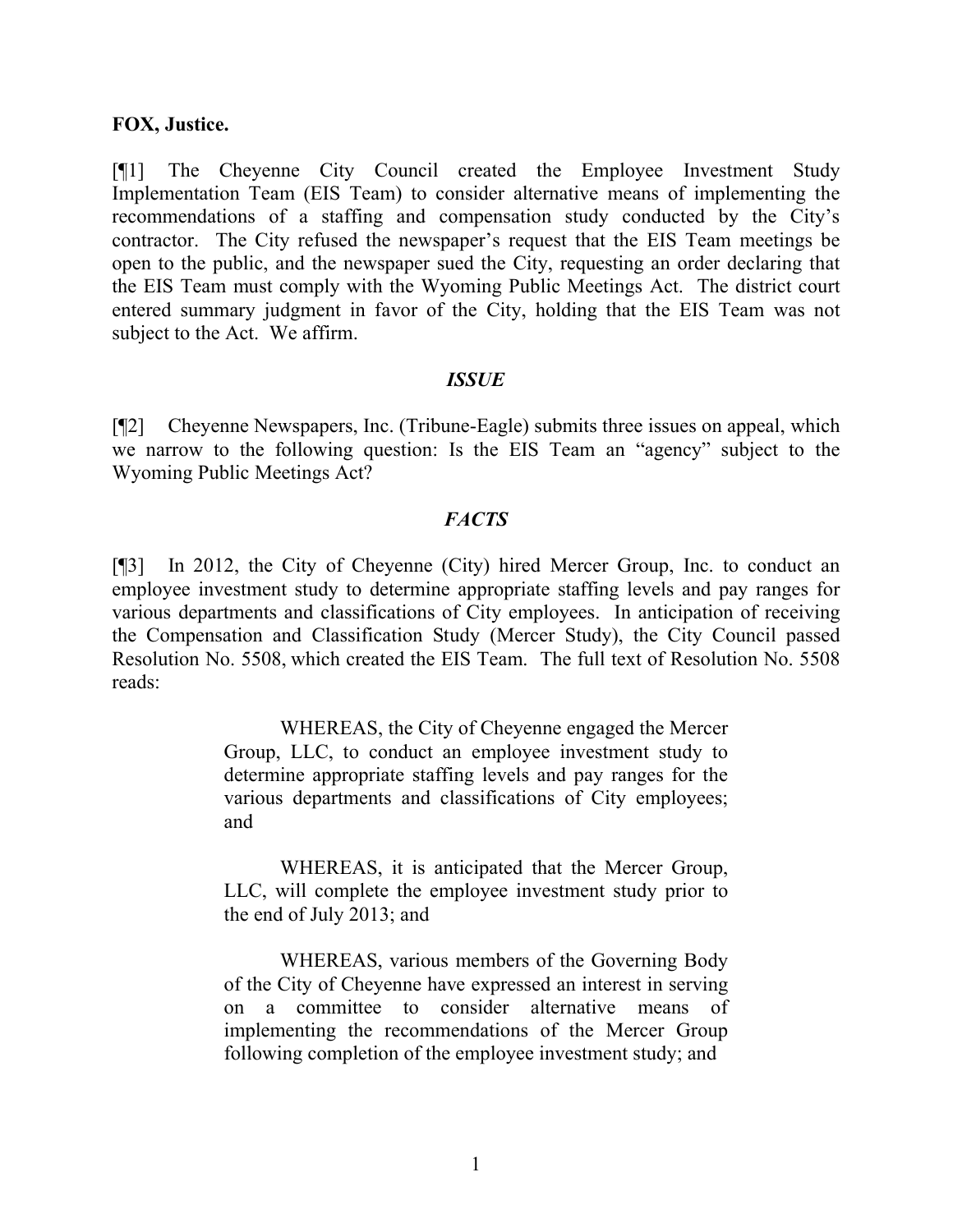WHEREAS, it would be beneficial if representatives of employee groups covered by the employee investment study, and various members of the City's administrative staff also serve on the committee; and

WHEREAS, a final plan must be submitted to the Governing Body for approval no later than January 1, 2014, and implementation process must begin with the Fiscal Year 2015 Budget.

NOW, THEREFORE, BE IT RESOLVED BY THE GOVERNING BODY OF THE CITY OF CHEYENNE, WYOMING, that the "Employee Investment Study Implementation Team" is hereby created; that said team be composed of the following individuals (in alphabetical order): Sean Allen [City Council member], Jim Brown [City Council member], Bill Gonzales [City Public Works employee], Lois Huff [City Treasurer], Rick Kaysen [City Mayor], Tim Rumpf [City Police Department employee], Jason Sanchez [City Parks & Recreation employee], Theresa Snyder [City Clerk's office employee], Sara Vasquez [City Treasurer's office employee], and Rich Wiederspahn [City Human Resources Director], and that said Team be directed to *consider the recommendations of the employee investment study and alternative methods of implementing those recommendations which are approved by the Governing Body of the City of Cheyenne*.

(Emphasis added.)

[¶4] Upon completion of the Mercer Study, the City Council passed Resolution No.  $5535$ , which acknowledged receipt of the Mercer Study<sup>1</sup> and referred it to the EIS Team. Resolution No. 5535 reads in part:

> NOW, THEREFORE, BE IT RESOLVED BY THE GOVERNING BODY OF THE CITY OF CHEYENNE, WYOMING, that the Governing Body acknowledges receipt of "The City of Cheyenne, Wyoming, Compensation and Classification Study, Final Report," dated October 1, 2013, attached hereto as Exhibit A.

 <sup>1</sup> The Mercer Study was made available for the public to view on the City's webpage.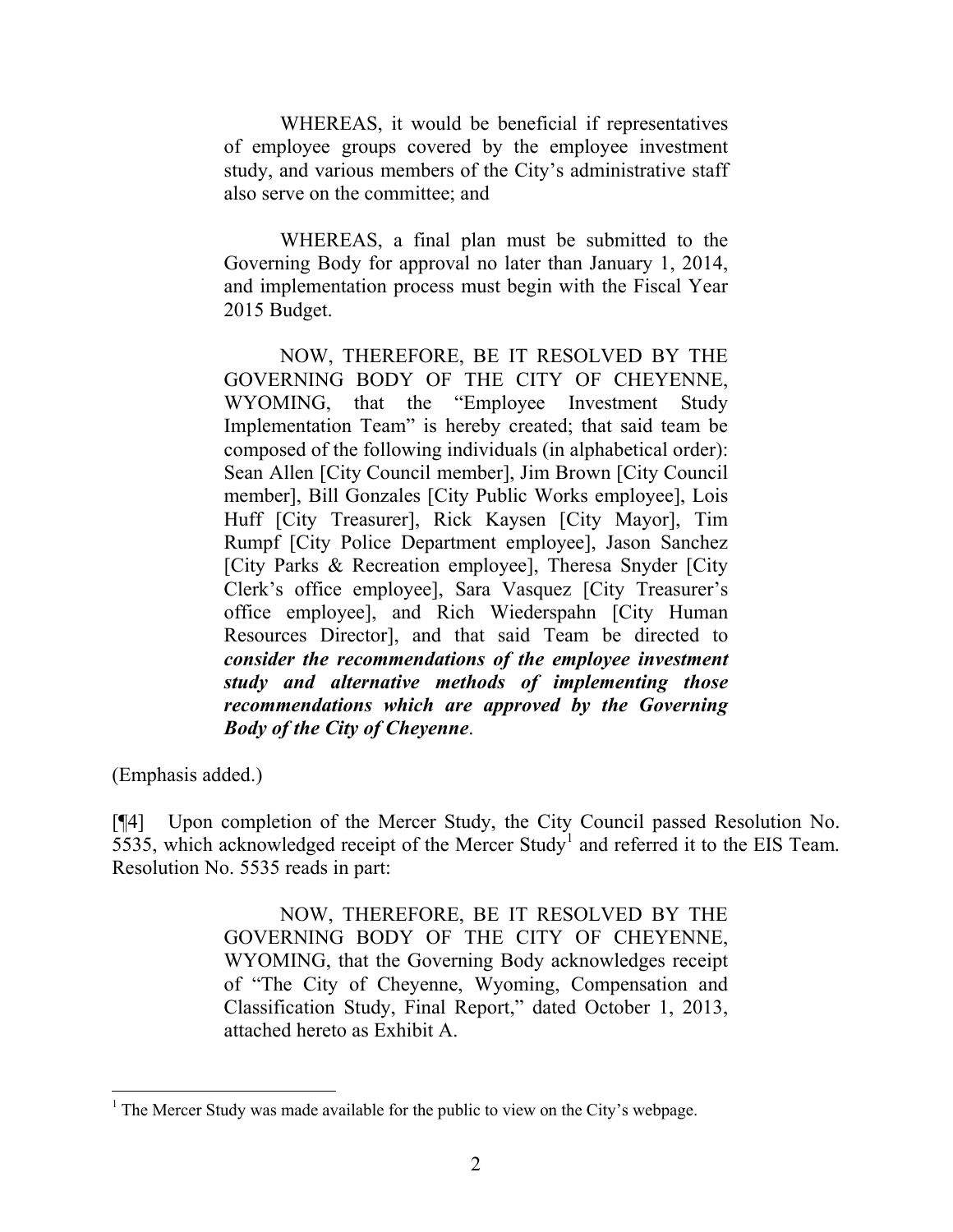BE IT FURTHER RESOLVED that "The City of Cheyenne, Wyoming, Compensation and Classification Study, Final Report," dated October 1, 2013, is hereby referred to the "Employee Investment Study Implementation Team" to consider the recommendations of said *Compensation and Classification Study and to prepare a plan containing alternative means of implementing all or some of the recommendations of said study, together with such other recommendations as shall be forthcoming upon final completion of the employee investment study,* said implementation plan to be presented to the Governing Body no later than February 1, 2014, or such other date as may be determined by the Governing Body.

(Emphasis added.)

[¶5] The City conceded that, if it proceeded to implement changes to City employee classification and compensation pursuant to the EIS Team's recommendations, it would be required to do so by adopting an ordinance. "An ordinance is a legislative act prescribing general, uniform and permanent rules of conduct or government, to continue in force until the ordinance is repealed." Cheyenne, Wyo., Code § 2.04.150 (2016).The public would then be afforded its right to public meetings through the ordinance process. Wyo. Stat. Ann. § 15-1-115(c) (LexisNexis 2015) ("Every ordinance shall be publicly read on three (3) different days. Public reading may be by title only. At least ten (10) days shall elapse between the introduction and final passage of every ordinance."); *see also* Cheyenne, Wyo., Code § 2.04.160(B) (2016) ("An ordinance, resolution, approval of a bid for public improvements, contracts or other matters brought before the governing body shall be referred to a city council standing committee prior to final action.").

[¶6] Before the EIS Team met, the Tribune-Eagle petitioned the district court for declaratory judgment that the EIS Team must conduct its meetings in public as required by the Wyoming Public Meetings Act (the Act), Wyo. Stat. Ann. §§ 16-4-401 through 16-4-408 (LexisNexis 2015), and it sought an injunction prohibiting the committee from meeting unless it complied with the Act. The City admitted that "it has taken the position that the [EIS Team] is not subject to the provision of W.S. §§ 16-4-401 through 16-4-408 pertaining to open meetings," it agreed that the EIS Team would not meet until the litigation was resolved, and the district court did not rule on the request for a preliminary injunction.

[¶7] The City filed a motion for summary judgment, arguing that the EIS Team was not an "agency" and not subject to the Act. The district court allowed the parties to conduct additional discovery prior to the hearing on the motion. The Tribune-Eagle deposed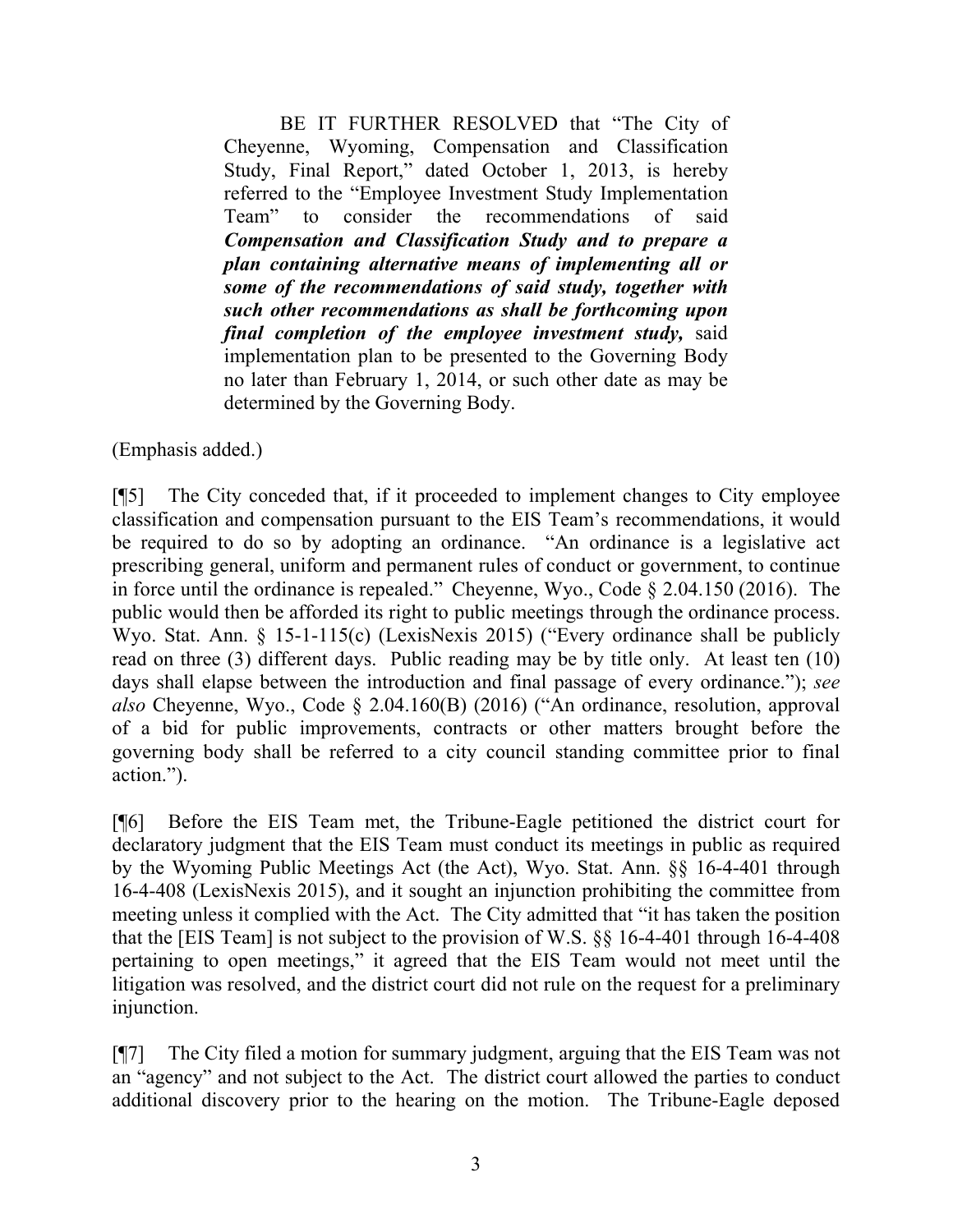Councilman Jim Brown and Mayor Richard Kaysen, posing several questions relating to the future actions of the EIS Team, to which the City objected, largely on the grounds that the testimony was speculative. The Tribune-Eagle attached both deposition transcripts to its response in opposition to the City's motion for summary judgment. The City objected to the Tribune-Eagle's use of the depositions, arguing that it timely objected to portions of the testimony that were speculative and called for legal conclusions.

[¶8] The district court granted the City's motion for summary judgment. Without relying on the deposition transcripts, it held that the EIS Team was not an "agency" as defined by the Act, and therefore the EIS Team was not subject to the open meetings requirements of the Act.

[¶9] The Tribune-Eagle timely filed a notice of appeal.

# *STANDARD OF REVIEW*

[¶10] Summary judgment can be an appropriate resolution of a declaratory judgment action, and we invoke the usual standard for review. *Continental Western Ins. Co. v. Black*, 2015 WY 145, ¶ 13, 361 P.3d 841, 845 (Wyo. 2015). Summary judgment can be sustained only when no genuine issues of material fact are present and the moving party is entitled to judgment as a matter of law. W.R.C.P. 56(c); *Felix Felicis, LLC v. Riva Ridge Owners Ass'n*, 2016 WY 67, ¶ 29, 275 P.3d 769, 778 (Wyo. 2016). We review a grant of summary judgment deciding a question of law de novo. *Id*. We accord no deference to the district court on issues of law and may affirm the summary judgment on any legal grounds appearing in the record. *Sky Harbor Air Serv., Inc. v. Cheyenne Reg'l Airport Bd.*, 2016 WY 17, ¶ 40, 368 P.3d 264, 272 (Wyo. 2016).

## *DISCUSSION*

# *Is the EIS Team an "agency" subject to the Wyoming Public Meetings Act?*

[¶11] Our task is to determine whether the legislature intended the definition of "agency," as used in the Act, to encompass the EIS Team, a question of statutory interpretation. When interpreting statutes, our goal is to determine the legislature's intent, in compliance with the purpose and policy behind the enactment. *Clark v. State ex rel. Dep't of Workforce Servs.*, 2016 WY 89, ¶ 13, 378 P.3d 310, 314 (Wyo. 2016). It is well settled that:

> We [] construe each statutory provision *in pari materia*, giving effect to every word, clause, and sentence according to their arrangement and connection. To ascertain the meaning of a given law, we also consider all statutes relating to the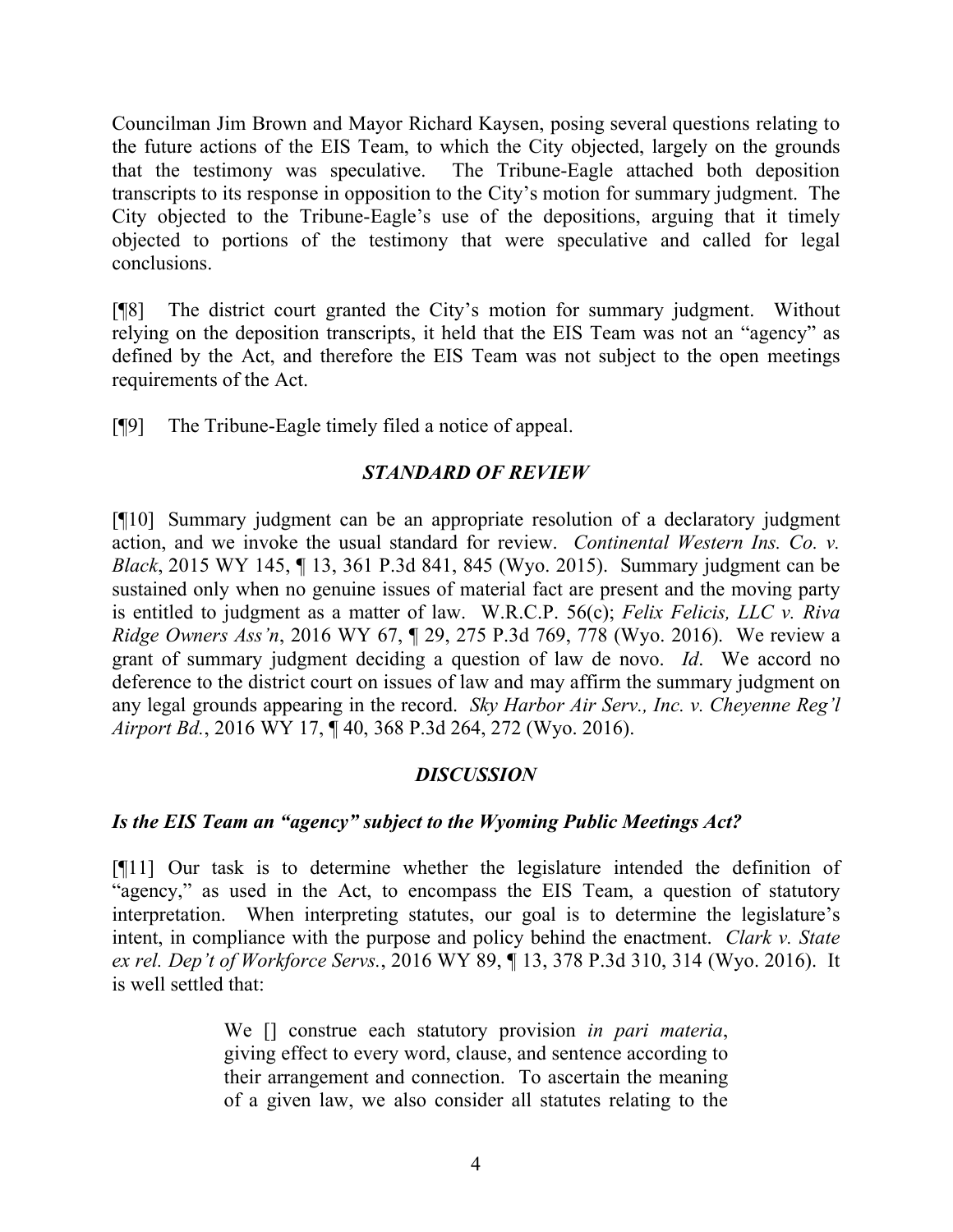same subject or having the same general purpose and strive to interpret them harmoniously. We presume that the legislature has acted in a thoughtful and rational manner with full knowledge of existing law, and that it intended new statutory provisions to be read in harmony with existing law and as part of an overall and uniform system of jurisprudence. When the words used convey a specific and obvious meaning, we need not go farther and engage in statutory construction.

*Robert L. Kroenlein Trust ex rel. Alden v. Kirchhefer*, 2015 WY 127, ¶ 22, 357 P.3d 1118, 1126 (Wyo. 2015) (citations omitted). "If the language is sufficiently clear, we do not resort to rules of construction. We apply our general rule that we look to the ordinary and obvious meaning of a statute when the language is unambiguous*.*" *Fontaine v. Bd. of Cty. Comm'rs of Park Cty*., 4 P.3d 890, 894 (Wyo. 2000) (citations omitted).

[¶12] In interpreting the Act, we are directed by its purpose of maintaining open and accountable government. Open meetings laws serve a very clear purpose -- government transparency.<sup>2</sup> The legislature recognized this purpose in the preamble of the Act: "The agencies of Wyoming exist to conduct public business. Certain deliberations and actions shall be taken openly as provided in this act." Wyo. Stat. Ann. § 16-4-401. Section 403(a) effectuates that purpose:

> All meetings of the governing body of an agency are public meetings, open to the public at all times, except as otherwise provided. No action of a governing body of an agency shall be taken except during a public meeting following notice of the meeting in accordance with this act. Action taken at a meeting not in conformity with this act is null and void and not merely voidable.

Wyo. Stat. Ann. § 16-4-403.<sup>3</sup>

<sup>&</sup>lt;sup>2</sup> "Deeply imbedded in the principles of democratic government is the notion that the processes of government should be open to public scrutiny." Charles N. Davis et. al., *Sunshine Laws and Judicial Discretion: A Proposal for Reform of State Sunshine Law Enforcement Provisions*, 28 Urb. Law. 41, at 41 (1996).

<sup>&</sup>lt;sup>3</sup> No "action" is required in order for a meeting to occur, as a "meeting" under the Act can be for the "expressed purpose of discussion, deliberation, presentation of information or taking action regarding public business[.]" Wyo. Stat. Ann. § 16-4-402(a)(iii). The parties have not raised, and we do not address, how another element of the definition of "meeting," the "assembly of at least a quorum of the governing body of an agency," *id*., could be applied to the EIS Team.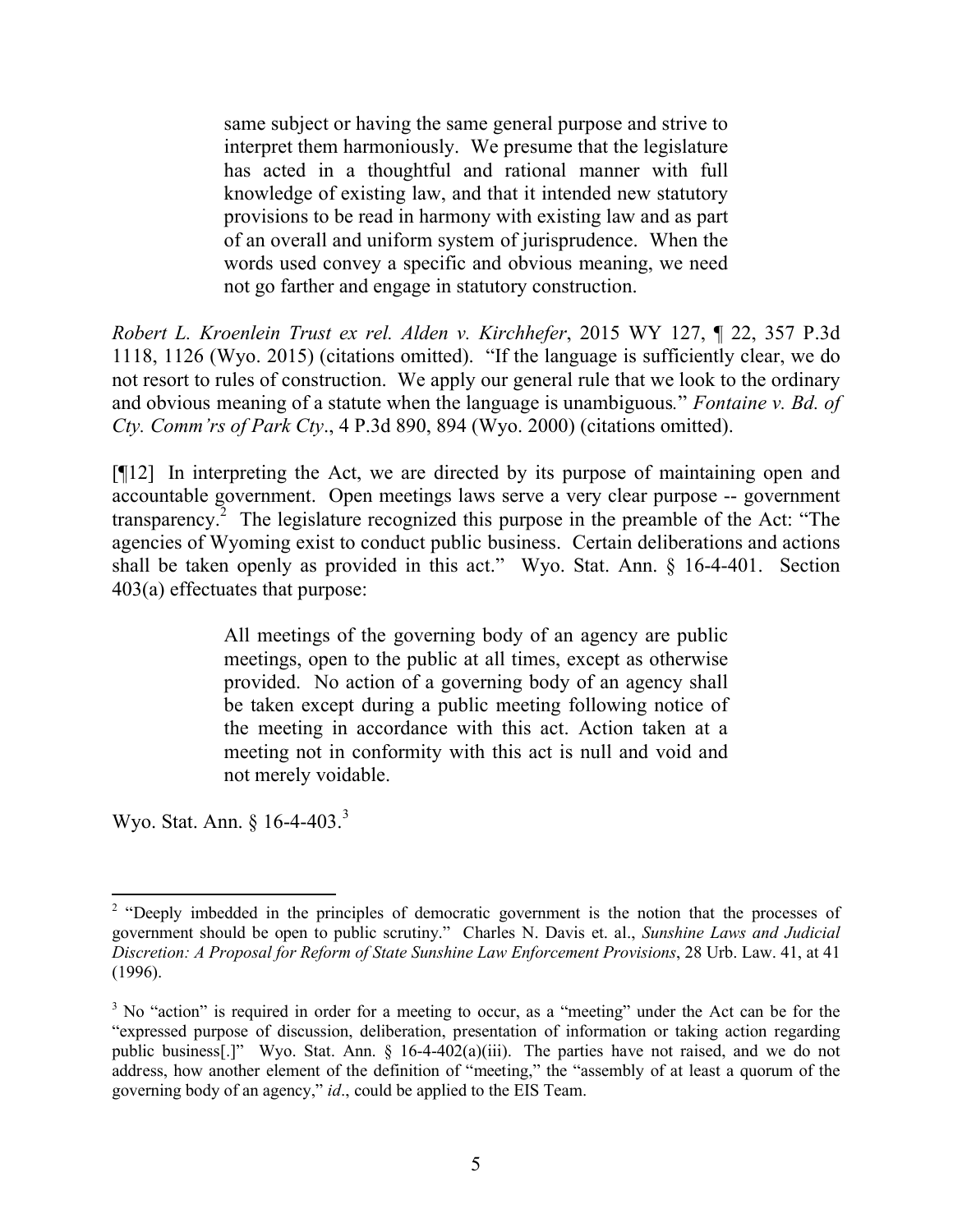[¶13] The rationale behind the Act's open-government objective is the same as the purpose of the Wyoming Public Records Act -- to maintain an "open and accountable government." *Aland v. Mead*, 2014 WY 83, ¶¶ 10-13, 327 P.3d 752, 758-59 (Wyo. 2014) (holding that to implement the goal of the WPRA disclosure generally prevails over secrecy, the WPRA will be afforded a liberal interpretation, and exceptions will be construed narrowly). We will likewise afford the Act a liberal interpretation in favor of open decision making, while construing its exceptions narrowly.

> By a liberal interpretation, it is only meant that words should not be forced out of their natural meaning and should receive a fair and reasonable construction so as to obtain the objects for which a statute is designed. Liberal construction does not require that words be forced out of their natural meaning.

*Allsop v. Cheyenne Newspapers, Inc.*, 2002 WY 22, ¶ 10, n.2, 39 P.3d 1092, 1095 n.2 (Wyo. 2002) (citations omitted).

[¶14] The legislature also recognized that for the government to effectively operate, it must strike a balance between openness and efficiency.<sup>4</sup> The legislature's intent to limit the reach of the Act is further evidenced in its exclusion of the "day-to-day administrative activities" of agency officers and employees from the meeting notice requirement. Wyo. Stat. Ann. § 16-4-404(e). Because it would be cumbersome to impose open meeting requirements on every administrative activity, the legislature limited the Act to "meetings of the governing body of an agency." Wyo. Stat. Ann. § 16-4-403.

[¶15] The Act defines "agency" as

any authority, bureau, board, commission, committee, or subagency of the state, a county, a municipality or other political subdivision which is created by or pursuant to the Wyoming constitution, statute or ordinance . . . .

Wyo. Stat. Ann. § 16-4-402(a)(ii). We must therefore determine first, whether the EIS Team is an "authority, bureau, board, commission, committee, or subagency" of the City, and second, whether it was "created by or pursuant to the Wyoming constitution, statute or ordinance." Like the district court, we will not rely on the deposition testimony

*Gordon v. Vill. of Monticello, Inc.*, 661 N.E.2d 691, 693 (1995) (internal citations omitted).

The Open Meetings Law, passed in 1976 after the crisis of confidence in American politics occasioned by Watergate, was intended—as its very name suggests—to open the decision-making process of elected officials to the public while at the same time protecting the ability of the government to carry out its responsibilities.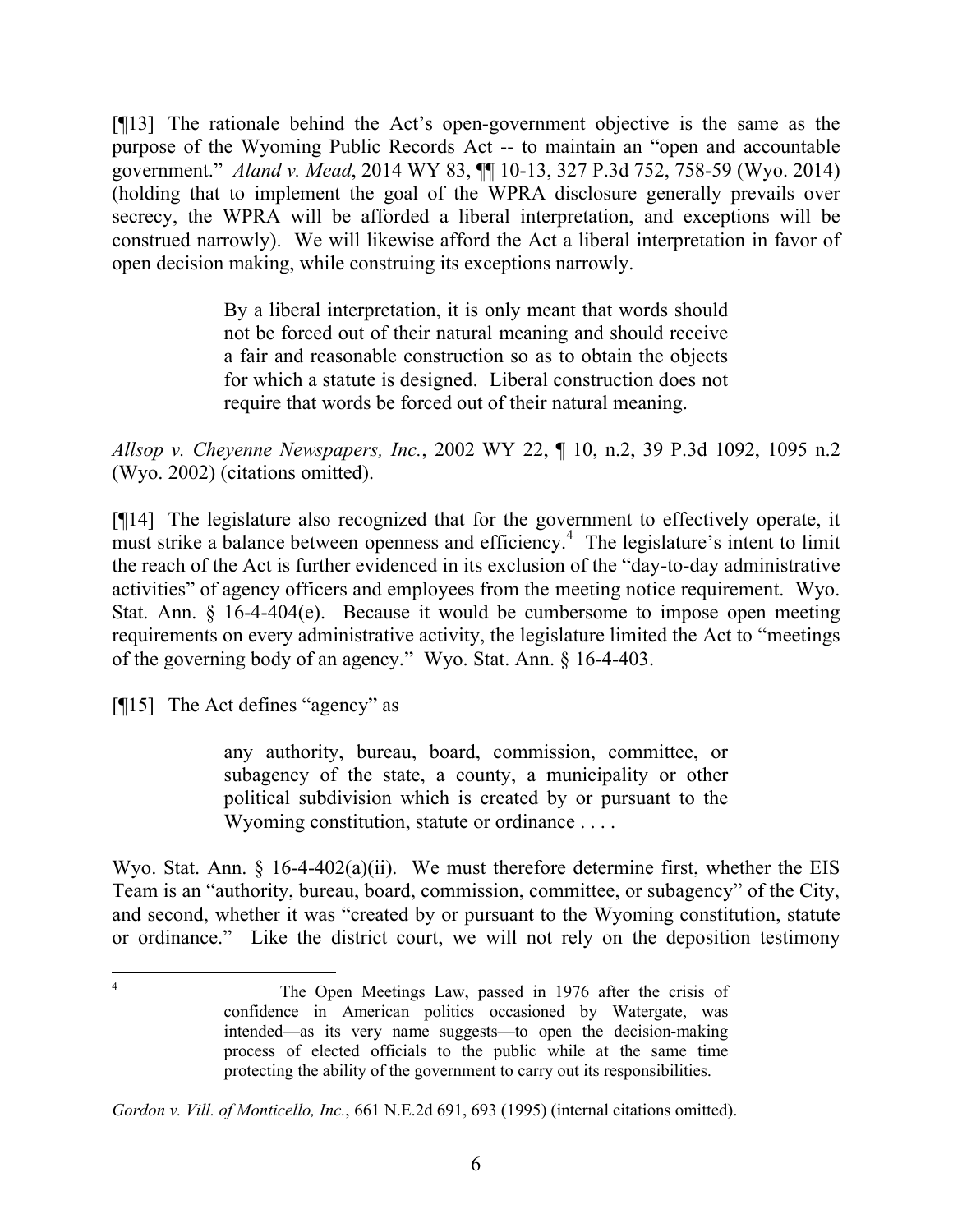regarding how the EIS Team might have functioned; rather, we base our decision solely on the applicable resolutions, ordinances, and statutes.<sup>5</sup>

# **A. Is the EIS Team an "authority, bureau, board, commission, committee, or subagency" of the City?**

[¶16] The Tribune-Eagle argues that the EIS Team is a "committee" as the term is used in Wyo. Stat. Ann.  $\S$  16-4-402(a)(ii). The City contends that the EIS Team is not an "agency;" rather, it is an "impermanent, advisory group that exists and operates exclusively under the auspices of the governing body," citing *Worker's Comp. Claim of Decker v. State ex rel. Wyo. Med. Comm'n*, 2008 WY 100, 191 P.3d 105 (Wyo. 2008).

[¶17] In *Decker*, we considered the transitory and impermanent nature of the medical commission hearing panels to be one factor in determining whether they were agencies under the Act. 2008 WY 100,  $\P$  17-18, 191 P.3d at 118-19. But impermanence is not a dispositive factor for determining whether a group is a "committee." A committee is a "subordinate group to which a deliberative assembly or other organization refers business for consideration, investigation, oversight, or action." Black's Law Dictionary 329 (10th ed. 2014). Here, Resolution No. 5508 refers to the EIS Team as a "committee," and it is apparent the City Council referred business for consideration to the EIS Team, whose charge is "to consider the recommendations of said Compensation and Classification Study and to prepare a plan containing alternative means of implementing all or some of the recommendations of said study . . . ." Based on these facts, and as the district court found, the EIS Team is a "committee" under the Act.

# **B. Was the EIS Team "created by or pursuant to Wyoming constitution, statute or ordinance"?**

[¶18] We next determine whether the EIS Team was "created by or pursuant to Wyoming constitution, statute or ordinance[.]" Wyo. Stat. Ann. § 16-4-402(a)(ii). The City created the EIS Team by resolution, "an expression of administrative policy which typically deals with matters of a temporary or special nature." Cheyenne, Wyo., Code, *supra*, § 2.04.150. *See also* 5 McQuillin Mun. Corp. § 15:2 (3d ed. updated July 2016) ("[A] resolution deals with matters of a special or temporary character; an ordinance prescribes some permanent rule of conduct or government, to continue in force until the ordinance is repealed.") The Tribune-Eagle disputes that a resolution was the appropriate method for establishing this committee, arguing that the City labeled its formal action as a "resolution" to withdraw the consideration and deliberation on controversial issues from public view. We find that the EIS Team's charge is to deal with matters of temporary and special nature, and thus it was appropriately created by resolution.

 <sup>5</sup> Nothing in the deposition testimony created an issue of material fact.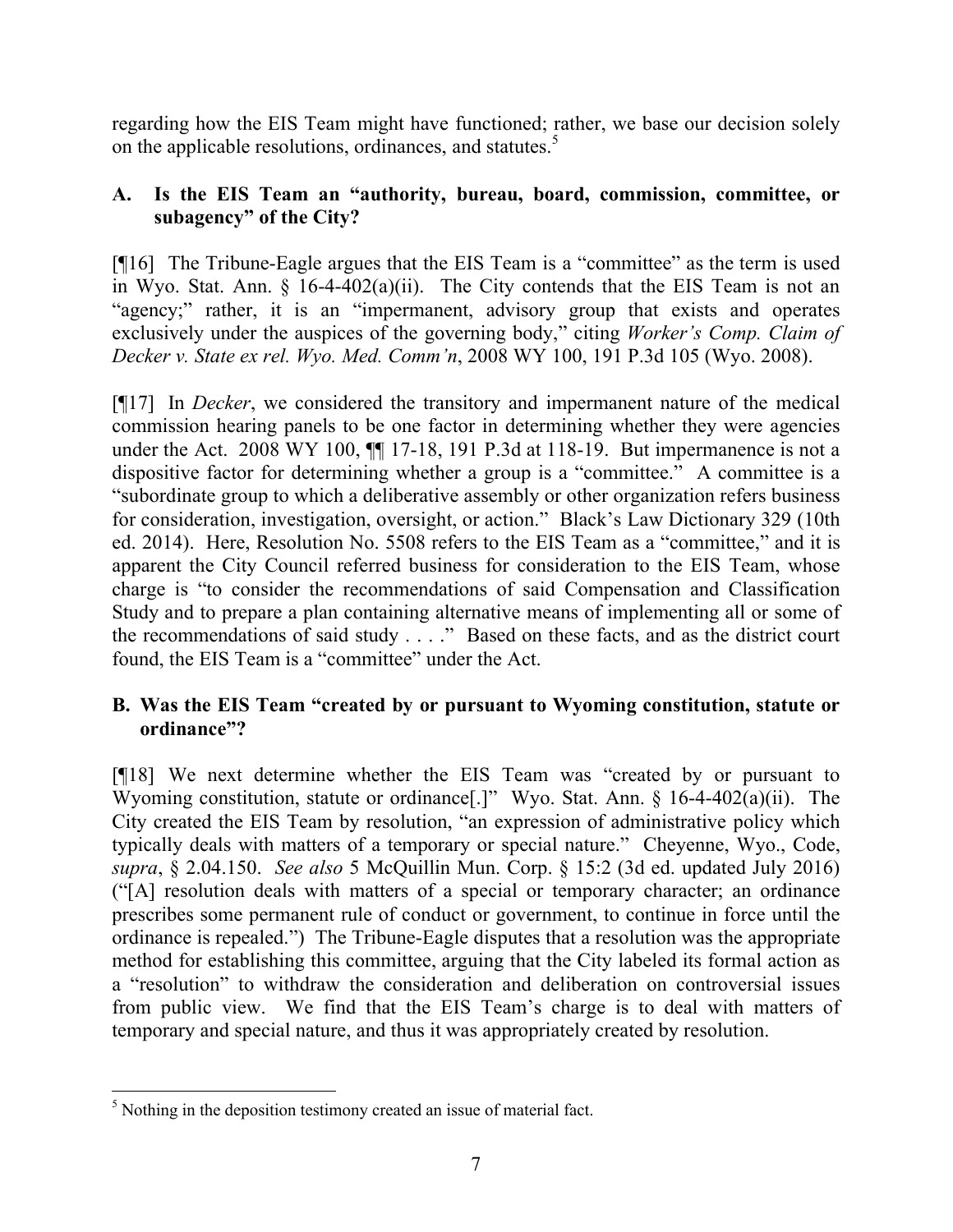[¶19] The City argues, reading the Act as a whole and according to its purpose, that any committee created by a formal act of the governing body must comply with the Act. However, the legislature specified that an agency is a committee "created by or pursuant to Wyoming constitution, statute or ordinance . . . ." Wyo. Stat. Ann. § 16-4-402(a)(ii). It left out "resolution," and

> [w]e will not insert language into a statute that the legislature omitted. A basic tenet of statutory construction is that omission of words from a statute is considered to be an intentional act by the legislature, and this court will not read words into a statute when the legislature has chosen not to include them.

*City of Casper v. Holloway*, 2015 WY 93, ¶ 20, 354 P.3d 65, 71 (Wyo. 2015) (citations omitted). A committee created by resolution is the kind of impermanent body that we found was not an "agency" in *Decker*, 2008 WY 100, ¶¶ 17-18, 191 P.3d at 118-19.

[¶20] The Tribune-Eagle argues that even if the committee was not "created by" the Wyoming constitution, statute or ordinance, it is still subject to the Act because it was "indirectly created," "pursuant to" Wyo. Stat. Ann. § 15-1-103(a)(viii), which grants the City statutory authority to set and pay employee salaries. The Tribune-Eagle's definition of "pursuant to" as encompassing anything that is within the City's power would obliterate any limits to the reach of the Act and defeat the balance sought by the legislature. We hold that "pursuant to" has a more restrictive interpretation, "equivalent to 'in conformity with' and imply[ing] that what is done is in accordance with an instruction or direction." *Fabianich v. Hart*, 31 A.2d 881, 883 (D.C. 1943).

[¶21] The housing authority established by the Teton County Commissioners in *Gronberg v. Teton County Housing Authority*, 2011 WY 13, 247 P.3d 35 (Wyo. 2011), is an example of a body created in accordance with statutory instruction or direction. There, the "TCHA [was] a housing authority established by the Teton County Commissioners pursuant to Wyo. Stat. Ann. §§ 15-10-101 through 117, [] which g[ave] counties and municipalities in Wyoming the authority to create 'housing projects.'" *Id.* at ¶ 4, 247 P.3d at 38. The statute authorized the county to "establish a housing authority *pursuant to* W.S. 15-10-116 and elect to have these powers exercised by it." Wyo. Stat. Ann. § 15-10-115(a) (LexisNexis 2015) (emphasis added). Section 116 provided very specific procedures for the composition and exercise of power of a housing authority, and

 6

Wyo. Stat. Ann. § 15-1-103(a)(viii) (LexisNexis 2015).

. . . .

<sup>(</sup>a) The governing bodies of all cities and towns may:

<sup>(</sup>viii) Appropriate money by ordinance only and pay all necessary expenses, including supplies, salaries of employees and debts.